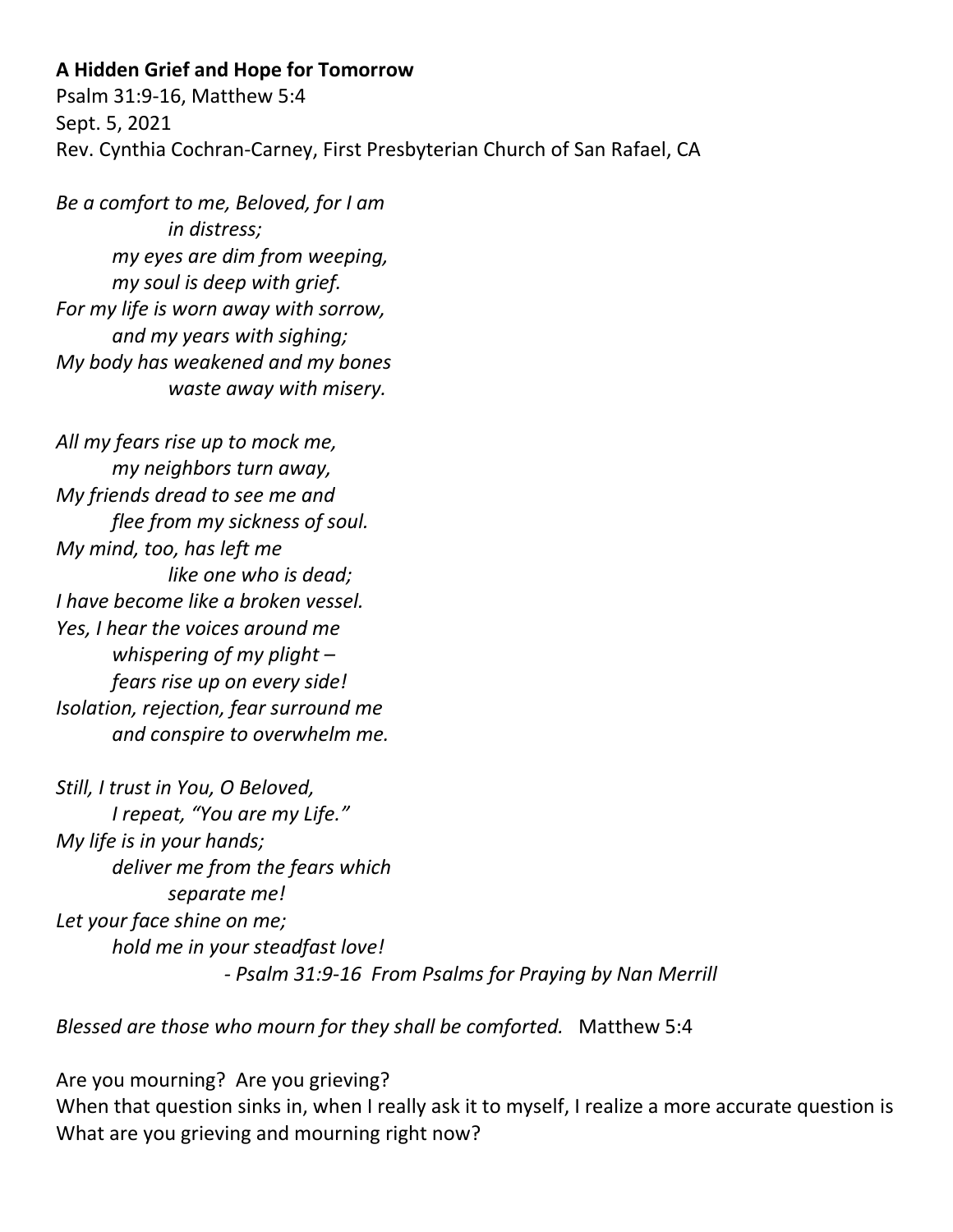Take a minute and call it to mind and heart. Those situations and people you are mourning.

I am grieving the death of my brother Jim. It has been 8 months since he died suddenly. It was good to be with my extended family two weeks ago to celebrate his life and grieve together. I realized I had not really let myself grieve. Delayed mourning. Tears flowed as well as moments of deep gratitude and laughter. It was healing. Grief is an interesting journey.

I am grieving with you the death of people of our church we love – Alan Pabst, Sean Castle, Darlene Nickel, Grant Pritchard, Binny and Chuck Fischer.

And the world feels full to bursting with things that deserve mourning, that cry out to be mourned.

Hurricane Ida and catastrophic flooding and damage…

Wildfires – Caldor, Dixie and more…

COVID 19 virus and Delta variant… and the 600,000+ people who have died

Afghanistan the loss of life during the 20 year war and grief over what is next…

The climate crisis…

Voting rights being blocked …

The abortion law in Texas…

And on… and on…

There is no shortage of very serious, very present, and very real alarm bells out there that make life feel unhinged. These are dire, sad, and trying times.

I have had many conversations lately about this collective sense of grief and loss. Personal grief and collective grief. It feels heavy.

Take time to lament. Many of the Psalms are Psalms of lament, of individual and collective lament – naming the sorrow, the loss, the fear. Bringing that to God, to the Holy One. Asking – where are you? How long? And naming a hope, fragile, glimmer, a sense that we are not alone in this lament.

When we are grieving over the loss of someone we love and grieving in a larger context of collective loss or trauma, it is often hidden. I came across a podcast recently called Hidden Grief. Saran Sidime is host. She has deep conversations with people about different kinds of grief and how often it is hidden – maybe hidden with anger, hidden under calm exterior. And yet there is a sorrow or sadness that is there. I listened to her interview with Jan Richardson, favorite writers. Her husband Gary died suddenly in 2013 following surgery for a brain aneurysm.

+ Need bear witness to our grief, not hide it.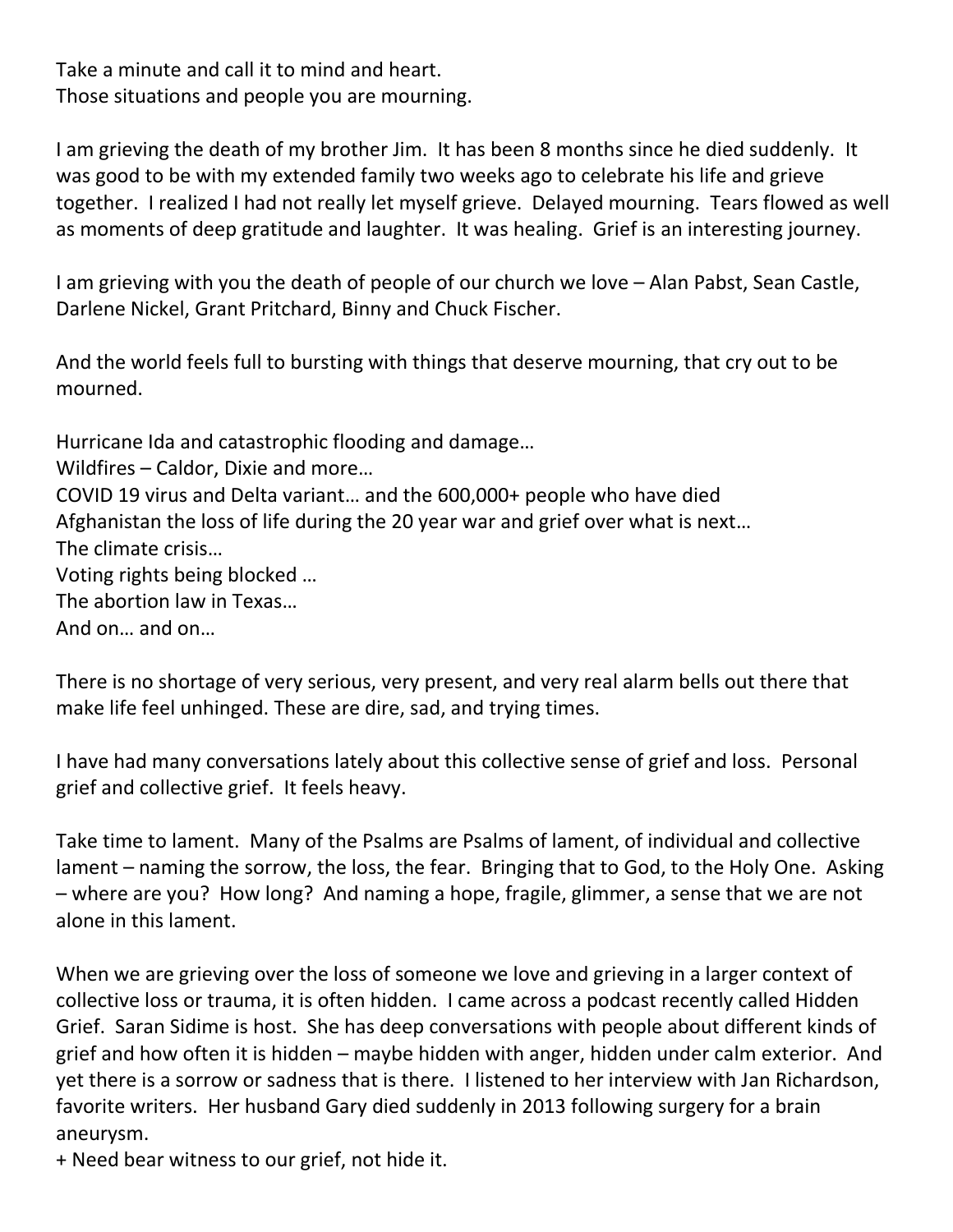+ Grief changes over time. No one path – not stages, not a map. Pain does not go away but it can be intertwined with love, wonder, gratitude and even joy. Pay attention to those moments.

+ So many losses we may be feeling or aware of. It feels overwhelming. Reminder that when we love deeply we experience deep grief. We are learning how much our hearts can hold. We help each other hold that loss and grief. Something about grief that wants to be seen, be known, and to find solace together.

*+* This grief can create an openness. See the broken pieces . Allow the Spirit to move over those broken pieces. Not whole the way it was but a new sense of wholeness. This gives me an ongoing hope in my life. (1)

Grief became a national conversation with death of Briana Taylor and George Floyd and so many others. It became a national conversation with the pandemic.

Saran Sidime's question: What would it mean for the well being of society to expand the common understandings of grief to include other kinds of suffering and loss? And how do we find and practice hope?

The Psalm reminds us *Let your face shine on me; hold me in your steadfast love!* Jesus in the Sermon on the Mount described the Kin-dom of God, life as God means it to be shared, to in on the miracle of Divine Love here now.

## *Those who mourn are in on the miracle, for they will be comforted.*

This word for mourn is gut-wrenching grief – it's the strongest possible word for mourning. Blessed are those who are in absolute abject despair.

And comforted here is the strongest possible word for comforted – not comfort as in comfortable, like hanging out in a familiar place with a hot cup of tea and your feet propped up. But comforted as in completely propped up on someone else's strength. Comforted here is not a pat on the head and quiet word, but a walk-alongside, holding up word, carrying with you the enormity of your burden. (2)

Blessed are those who find themselves in gut-wrenching grief, because they will be held up and carried by someone else's strength. They discover life as God means for it to be shared.

Mourning in many times and cultures is an official act  $-$  a communal practice, designated by certain dress and behavior, bracketed by time frames and carried out with rituals. Throughout history people have found ways to be "in mourning" for the loss of those they love. But in our time and place, we've lost most of those customs – we no longer wear black for months or sit all night with the body of the departed, we don't wear arm bands or exempt people from social obligations for certain lengths of time. In fact, when great loss comes, most of us don't